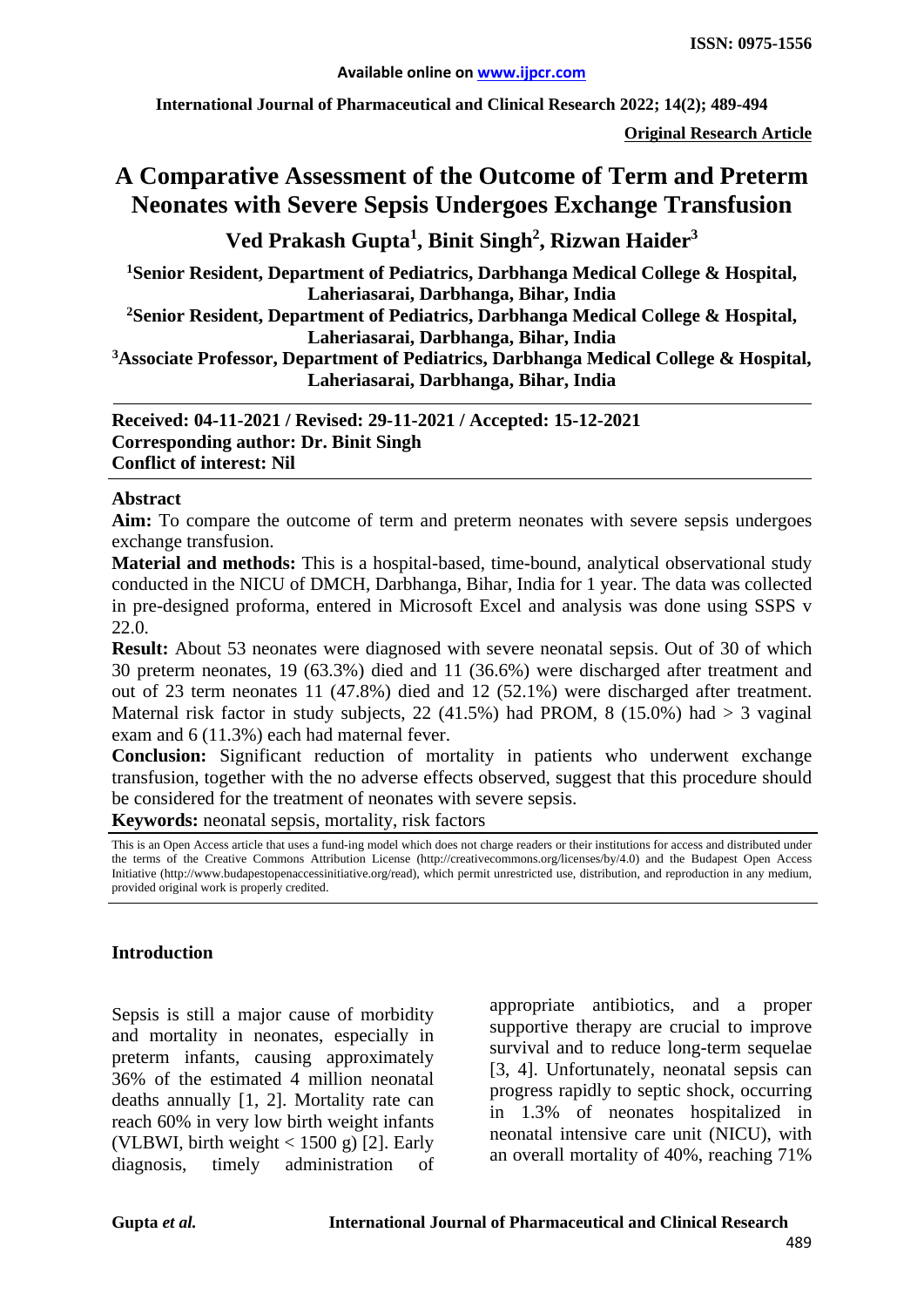in neonates weighing less than 1000 g at the onset of sepsis [5].

As per World Health Organization (WHO) sepsis/infection is one of the most common causes of neonatal mortality and morbidity [6]. It has been estimated that 7.6million children younger than five years of age died in 2010; of these deaths, 64% were attributed to infectious causes, and neonates contributed to a significant proportion (40.3%). [7]

Being aware of the persistently high mortality rate associated with sepsis and septic shock, despite an imposing and growing armamentarium of potent antibiotics, various adjunctive therapies like intravenous immunoglobulins and granulocyte-macrophage colony stimulating factors were evaluated in the treatment of sepsis and septic shock in the last decades. However, none of these strategies has been demonstrated to be able to reduce the mortality rate in sepsis and septic shock [8-10].

Owing to the immaturity of the immune system, newborn infants are highly susceptible to systemic infection [11-14].

Although most studies showed some beneficial effects to the use of ET, clear evidence for its clinical efficacy is lacking. The discrepancy observed across studies can be attributed largely to the use of different inclusion and exclusion criteria, diagnostic criteria, and study designs.

### **Material and Methods**

This study was conducted in the NICU of DMCH, Darbhanga, Bihar, India for 1 year. In this hospital-based time-bound analytical observational study, we enroll all neonates more than1000 grams admitted with severe sepsis undergoing exchange transfusion to fulfil all criteria.

#### **Inclusion criteria:**

Neonates weighing >1000 grams having sepsis with evidence of sclerema undergoing exchange transfusion.

#### **Exclusion criteria:**

- 1. All neonates having severe sepsis with multiple congenital anomalies
- 2. All neonates having severe sepsis without sclerema
- 3. All neonates having severe sepsis with RDS
- 4. All neonates having severe sepsis with MAS
- 5. All neonates having weight <1000 grams

### **Methodology:**

Neonatal sepsis defined as any sign and symptoms of bacteremia with any two or more of the following septic screening (WBC count <5000/mm3, ANC <1800/mm3, Immature to total neutrophil ratio >0.2, micro ESR >15 mm in 1st hour,  $CRP > 10$  mg/L. Signs and symptoms of bacteremia include hypothermia/hyperthermia, lethargy, poor cry, refusal to suck, poor perfusion prolonged capillary refill time, hypotonia, absent neonatal reflexes, bradycardia/tachycardia, respiratory distress, apnea, gasping respiration, hypoglycemia/hyperglycemia, and metabolic acidosis. Those neonates that satisfied the inclusion criteria with severe sepsis enrolled and after obtaining written and informed consent from their parents/legal guardian, all basic demographic and clinical details recorded in a pre-designed proforma. Proforma contained information of neonates, gender, age, weight, DOB, DOA, GA, maturity, risk factors, and vitals before and after exchange transfusion, investigation reports. Each neonate followed until the outcome (discharge from NICU or death).

### **Results:**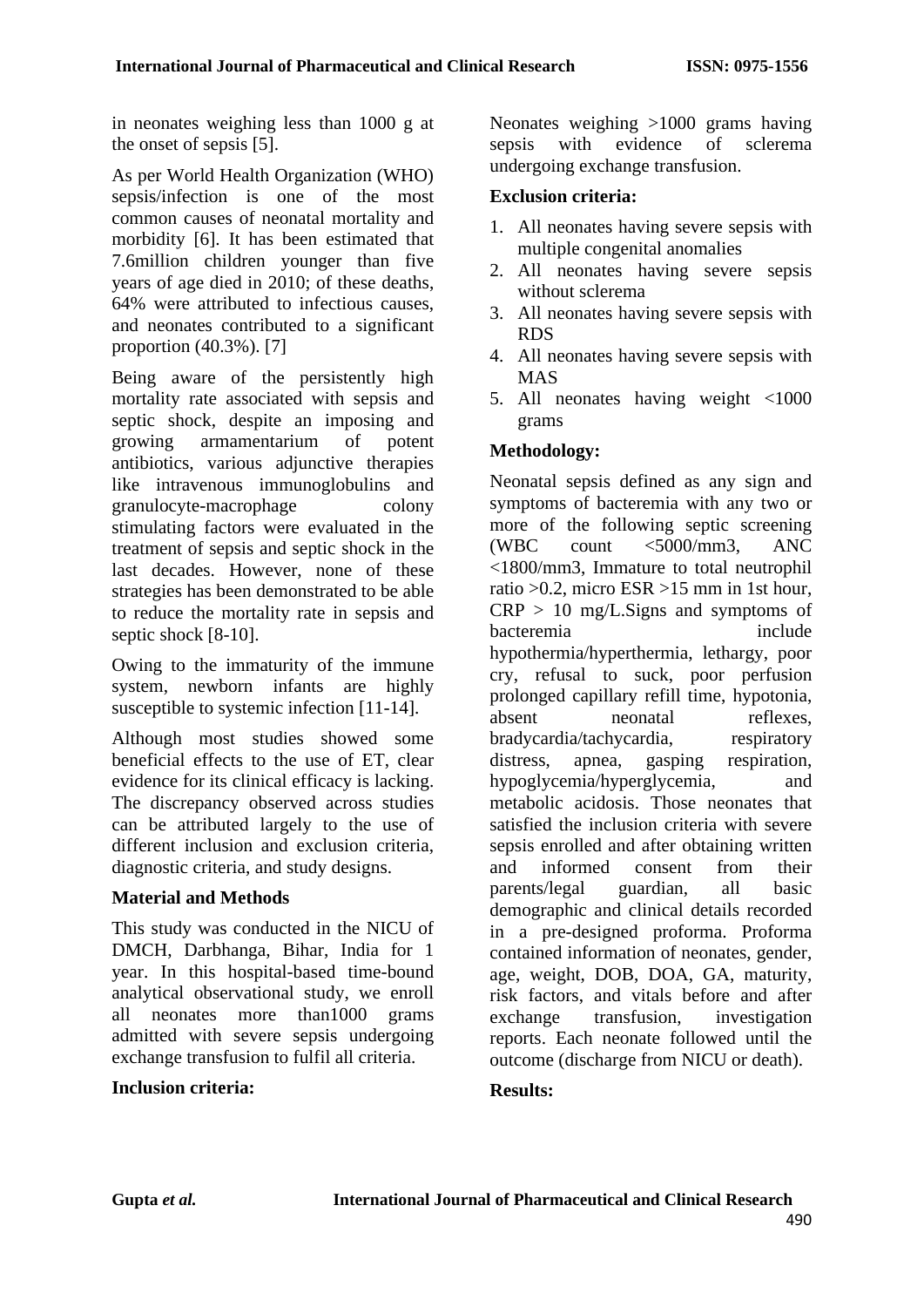Table 1 shows the maturity of study subjects. 32 (60.3%) were preterm, 39.7% were term neonates.

Table 2 shows the type of admission of study subjects. 38 (71.6%) were outborn and one third were inborn.

Table 3 shows maternal risk factor in study subjects, 22 (41.5%) had PROM, 8  $(15.0\%)$  had  $> 3$  vaginal exam and 6 (11.3%) each had maternal Fever.

Table 4 shows the treatment outcome of study subjects, 30 (56.6%) have died and 23(43.3%) were discharged after treatment.

Table 5 shows the association b/w treatment outcome and maturity of study subjects, out of 30preterm neonates 19 (63.3%) died and 11 (36.6%) were discharged after treatment and out of 23 term neonates 11 (47.8%) died and 12 (52.1%) were discharged after treatment.

Table 6 shows the organ dysfunction status in study subjects, a maximum of 37 (69.8%) had cardiovascular dysfunction, 30 (56.6%) had respiratory system dysfunction and 9 (16.9%) had renal system dysfunction.

| <b>Maturity</b> | <b>Frequency Percent</b> |      |
|-----------------|--------------------------|------|
| Preterm         | 32                       | 60.3 |
| Term            | 21                       | 39.7 |
| Total           | 53                       | 100  |

### **Table-1: Maturity of study subjects**

| <b>Type of admission</b> | <b>Frequency Percent</b> |      |
|--------------------------|--------------------------|------|
| Inborn                   | 15                       | 28.3 |
| Outborn                  | 38                       | 71.6 |
| Total                    |                          |      |

#### **Table-3: maternal risk factors in study subjects**

| <b>Maternal Risk factors</b> | Frequency | <b>Percent</b> |
|------------------------------|-----------|----------------|
| <b>PROM</b>                  | 22        | 41.5           |
| $>3$ vaginal exam            | 8         | 15.0           |
| Maternal fever               | h         | 11.3           |
| Foul smelling discharge      |           | 3.7            |
| Uterine tenderness           |           | 3.7            |
| Hyper leukocytosis           |           | 1.8            |
| N <sub>0</sub>               | 12        | 22.6           |
| Total                        | 53        | 100            |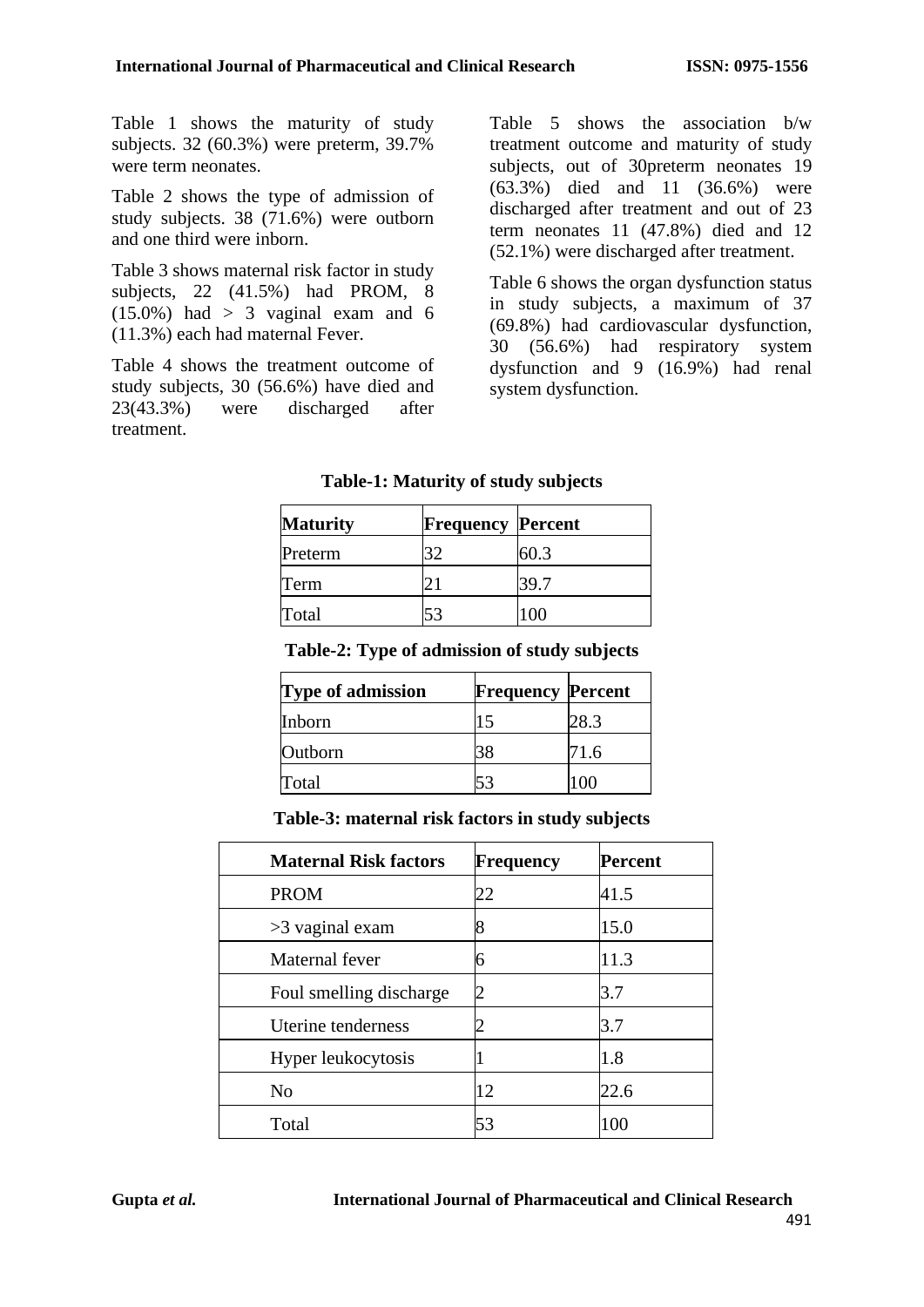| <b>Outcome</b> | <b>Frequency</b> | <b>Percent</b> |
|----------------|------------------|----------------|
| Death          | 30               | 56.6           |
| Discharged     | 23               | 43.3           |
| Total          | 53               | 100            |
| <b>Outcome</b> | <b>Frequency</b> | <b>Percent</b> |
| Death          | 30               | 56.6           |
| Discharged     | 23               | 43.3           |
| Total          | 53               | 100            |

|  | Table-5: Association b/w maturity and treatment outcome of study subjects |  |  |
|--|---------------------------------------------------------------------------|--|--|
|  |                                                                           |  |  |

| <b>Maturity</b> | <b>Treatment outcome</b> |            | <b>Total</b> |  |
|-----------------|--------------------------|------------|--------------|--|
|                 | Death                    | Discharged |              |  |
|                 | 19                       |            | 30           |  |
| Preterm         | 63.3%                    | 36.6%      | 100.0%       |  |
| Term            | 11                       | 12         | 23           |  |
|                 | 47.8%                    | 52.1%      | 100.0%       |  |
| Total           | 30                       | 23         | 53           |  |
|                 | 56.6%                    | 43.3%      | 100.0%       |  |

**Table-6: Organ dysfunction status in study subjects**

| Organ system              | Frequency | <b>Percent</b> |
|---------------------------|-----------|----------------|
| Cardiovascular            | 37        | 69.X           |
| <b>Respiratory system</b> | 30        | 56.6           |
| Renal system              |           | 6.5            |

### **Discussion:**

Sepsis and septic shock were defined according to Goldstein's or Wynn's criteria [15, 16] for term and preterm neonates, respectively. Term neonates were defined as those born at a gestational age (GA) of 37–42 weeks; preterm neonates were defined as those born at a GA less than 37 weeks.

GA was established on the basis of best obstetric estimates, including last menstrual period and first or second trimester ultrasonography. Small for gestational age (SGA) neonates were defined as those with a birth weight less than the 10th centile for age, according to Bettino's anthropometric charts [17].

In our study more than half of the study subjects were 32 (60.3%) were preterm and the rest were term neonates. In our study the mean gestational age was  $32\pm2.5$ weeks (range 30-38 weeks). Maximum 19 (45.24%) had GA of 38-40 weeks, 11 (26.19%) had GA of 32-34 weeks and 9 (2.43%) had GA of 34-36 weeks. Aradhya AS et al (2015) in Chandigarh reported the mean gestational age of neonates at exchange blood transfusion was 31±2.8weeks and 36% were small for their gestational age [18]. In a similar study Pugni, L et al. (2016) reported that the median gestational age was 28 weeks (range 26-31) weeks [19].

Our study showed maternal risk factor in study subjects, 22 (41.5%) had PROM, 8  $(15.0\%)$  had > 3 vaginal exam and 6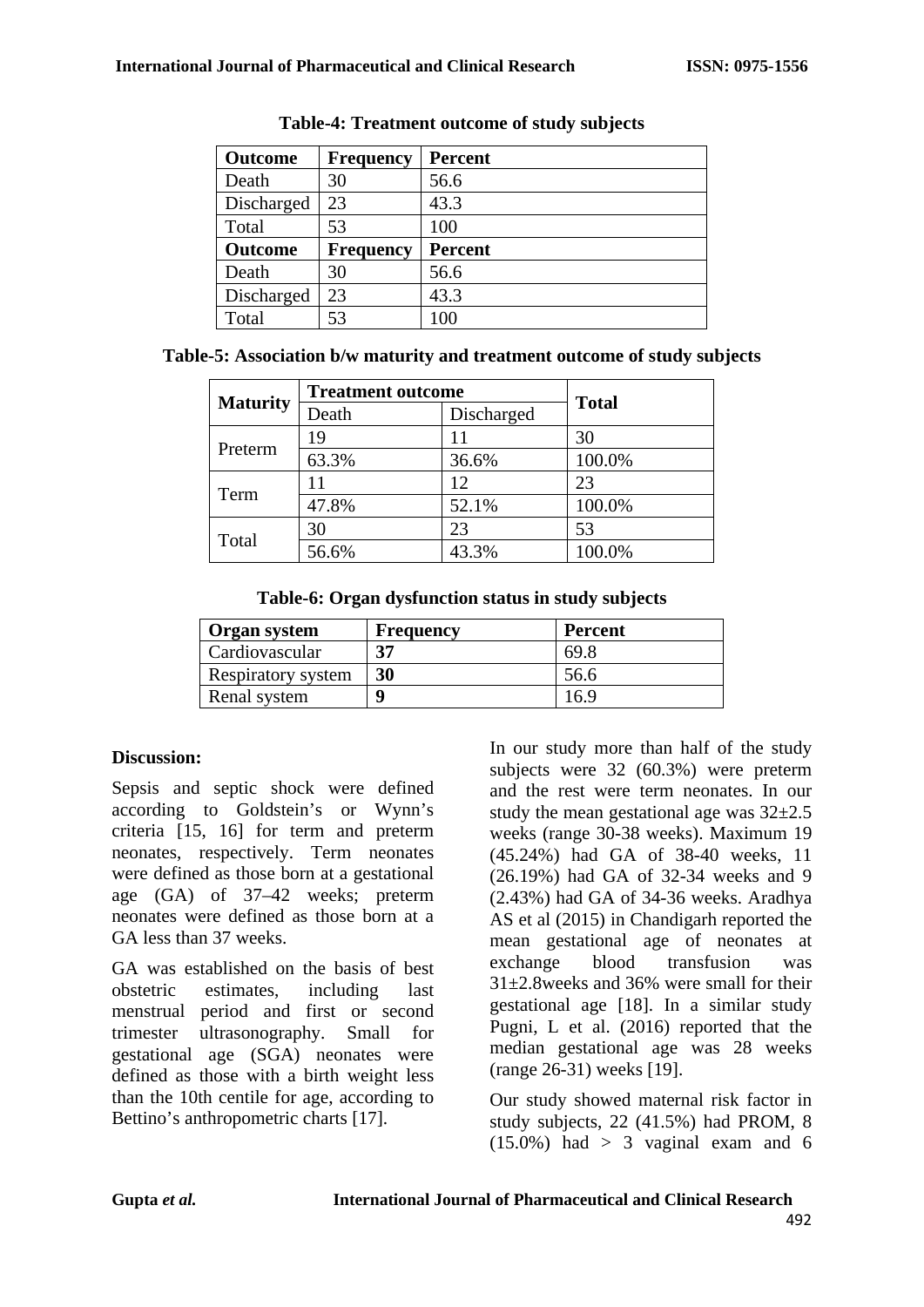(11.3%) each had maternal Fever. In a similar study Aradhya AS et al (2015) in Chandigarh reported that 34% of mothers had pPROM (>24 h) and 27% of mothers had pregnancy-induced hypertension [18].

The overall survival was 77.4% and the survival rates for LBW and non-LBW infants were 73.6 and

68.2%, respectively, however, the difference was not statistically significant [20].Sadana S et al (1997) study the role of exchange transfusion in septic neonates with sclerema Mortality was 50% in the study group and 95% in controls [21].

There was a significant reduction in mortality in the intervention group (57% vs.  $71\%$  (p= .004). They concluded that in neonates with severe sepsis, DVET may be a useful adjunct therapy. It may reduce mortality and is a safe procedure in severely sick and septic neonates [22, 23].

## **References:**

- 1. Palazzi, D.B.; Klein, J.O.; Baker, C.J. Bacterial sepsis and meningitis. In Infectious Diseases of the Fetus and Newborn Infant, 6th ed.; Remington, J.S., Klein, J.O., Wilson, C.B., Baker, C.J., Eds.; Elsevier Saunders: Philadelphia, PA, USA, 2006; pp. 247–295.
- 2. Shane, A.L.; Stoll, B.J. Neonatal sepsis: Progress towards improved outcomes. J. Infect. 2014, 68, S24– S32.
- 3. Klinger, G.; Levy, I.; Sirota, L.; Boyko, V.; Lerner-Geva, L.; Reichman, B. Israel Neonatal Network. Outcome of early-onset sepsis in a national cohort of very low birth weight infants. Pediatrics 2010, 125, e736–e740.
- 4. Stoll, B.J.; Hansen, N.I.; Adams-Chapman, I.; Fanaroff, A.A.; Hintz, S.R.; Vohr, B.; Higgins, R.D. National Institute of Child Health and Human Development Neonatal Research Network. Neurodevelopmental and

growth impairment among extremely low-birth weight infants with neonatal infection. JAMA 2004, 292, 2357– 2365.

- 5. Kermorvant-Duchemin, E.; Laborie, S.; Rabilloud, M.; Lapillonne, A.; Claris, O. Outcome and prognostic factors in neonates with septic shock. Pediatr. Crit. Care Med. 2008, 9, 186– 191.
- 6. Liu L, Oza S, Hogan D, Chu Y, Perin J, Zhu J, et al. Global, regional, and national causes of under-5 mortality in 2000-15- an updated systematic analysis with implications for the Sustainable Development Goals. Lancet. 2016;388(10063)3027-3035.
- 7. Liu L, Oza S, Hogan D, Chu Y, Perin J, Zhu J, et al. Global, regional, and national causes of under-5 mortality in 2000-15- an updated systematic analysis with implications for the Sustainable Development Goals. Lancet. 2016;388(10063)3027-3035.
- 8. Tarnow-Mordi, W.; Isaacs, D.; Dutta, S. Adjunctive immunologic interventions in neonatal sepsis.Clin. Perinatol. 2010, 37, 481–499.
- 9. Ohlsson, A.; Lacy, J.B. Intravenous immunoglobulin for suspected or proven infection in neonates.Cochrane Database Syst. Rev. 2013, 7, CD001239.
- 10. Carr, R.; Modi, N.; Doré, C. G-CSF and GM-CSF for treating or preventing neonatal infections. Cochrane Database Syst. Rev. 2003, 3, CD003066.
- 11. Adkins B, Leclerc C, Marshall-Clarke S. Neonatal adaptive immunity comes of age. Nat Rev Immunol. 2004 Jul;4(7)553-64.
- 12. Kapur R, Yoder MC, Polin RA. Developmental immunology, In-Fanaroff AA, Martin RJ editor(s). Neonatal-Perinatal Medicine- Diseases of the Fetus and Infant. 7th Edition, St Louis- Mosby. 2002.